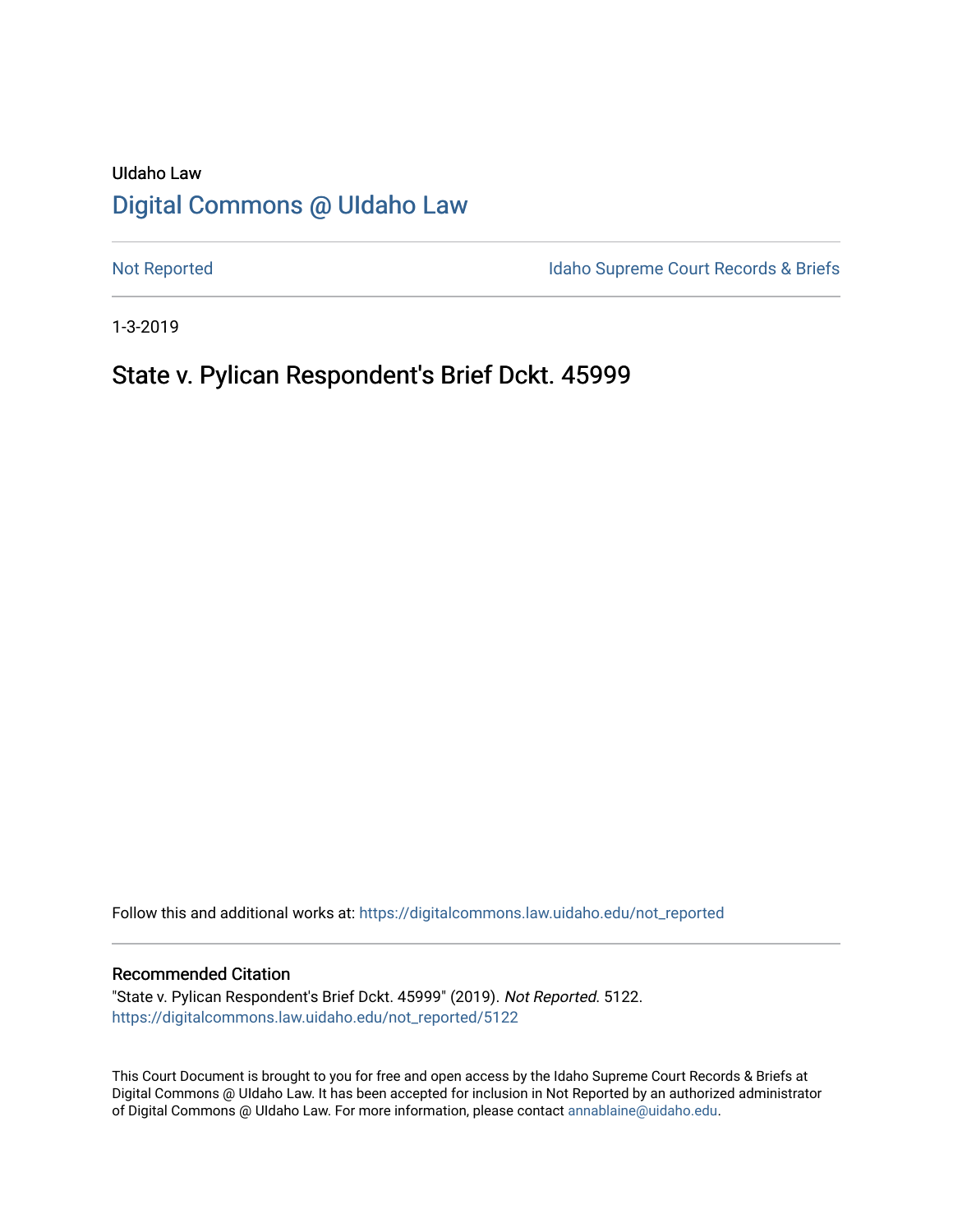Electronically Filed 1/3/2019 10:10 AM Idaho Supreme Court Karel Lehrman, Clerk of the Court By: Brad Thies, Deputy Clerk

### **IN THE SUPREME COURT OF THE STATE OF IDAHO**

**)**

| <b>STATE OF IDAHO,</b>      |  |
|-----------------------------|--|
| Plaintiff-Appellant,        |  |
| $\mathbf{v}$ .              |  |
| <b>JENNIE LYNN PYLICAN,</b> |  |
| Defendant-Respondent.       |  |

**Plaintiff-Appellant, ) NO. 45999**

**v. ) ADA COUNTY NO. CR01-17-41881**

**RESPONDENT'S BRIEF** 

### **BRIEF OF RESPONDENT** \_\_\_\_\_\_\_\_\_\_\_\_\_\_\_\_\_\_\_\_\_\_\_\_

\_\_\_\_\_\_\_\_\_\_\_\_\_\_\_\_\_\_\_\_\_\_\_\_

### **APPEAL FROM THE DISTRICT COURT OF THE FOURTH JUDICIAL DISTRICT OF THE STATE OF IDAHO, IN AND FOR THE COUNTY OF ADA**

\_\_\_\_\_\_\_\_\_\_\_\_\_\_\_\_\_\_\_\_\_\_\_\_

**HONORABLE JONATHAN MEDEMA District Judge**

\_\_\_\_\_\_\_\_\_\_\_\_\_\_\_\_\_\_\_\_\_\_\_\_

**ERIC D. FREDERICKSEN KENNETH K. JORGENSEN State Appellate Public Defender Deputy Attorney General**<br> **I.S.B.** #6555 **Criminal Law Division** 

**SALLY J. COOLEY Boise, Idaho 83720-0010**<br> **Deputy State Appellate Public Defender** (208) 334-4534 **Deputy State Appellate Public Defender I.S.B. #7353 322 E. Front Street, Suite 570 Boise, Idaho 83702 Phone: (208) 334-2712 Fax: (208) 334-2985 E-mail: [documents@sapd.state.id.us](mailto:documents@sapd.state.id.us)**

**ATTORNEYS FOR ATTORNEY FOR DEFENDANT-RESPONDENT PLAINTIFF-APPELLANT**

**Criminal Law Division P.O. Box 83720**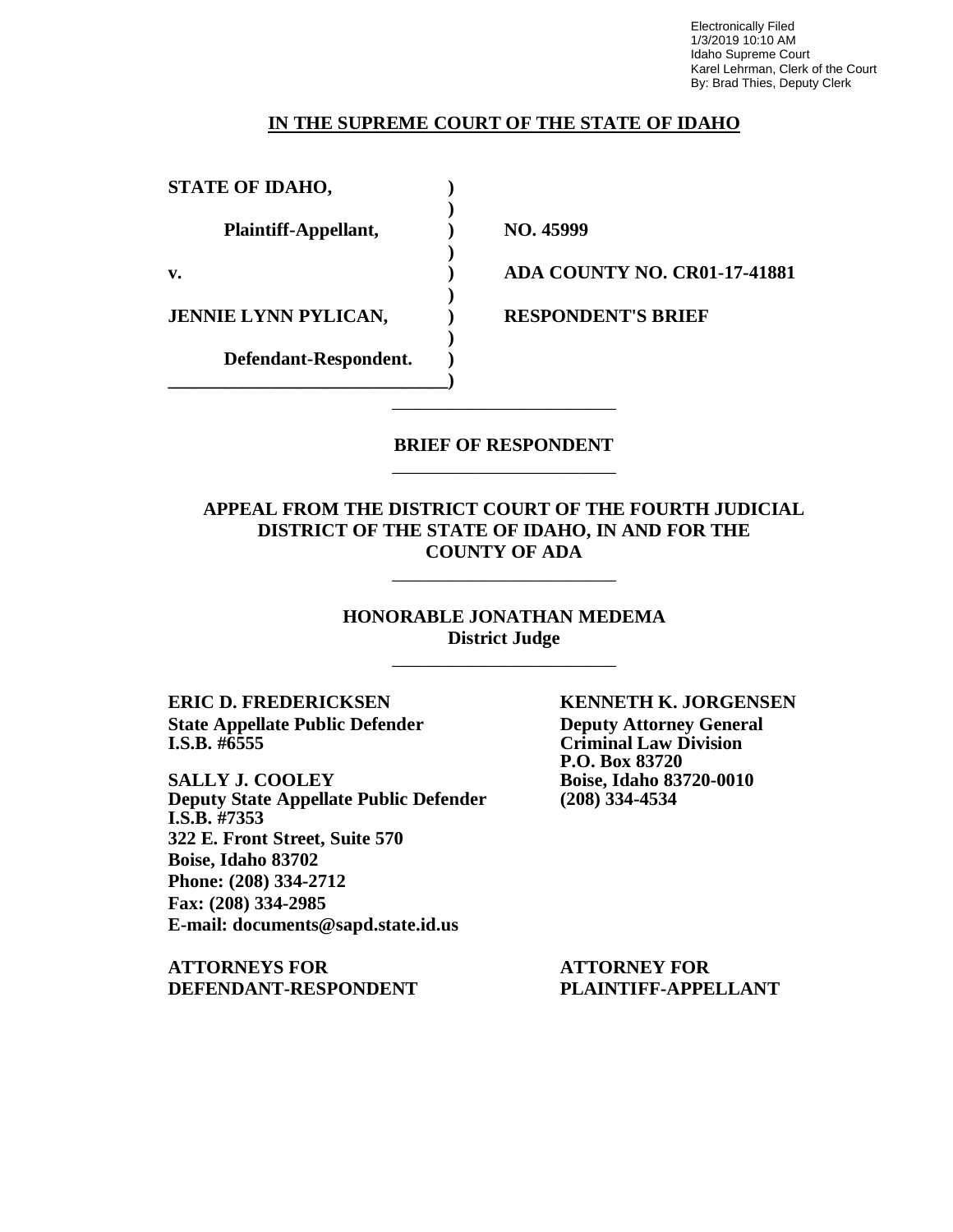# **TABLE OF CONTENTS**

| Statement of the Facts and                                                                                                                                                                      |
|-------------------------------------------------------------------------------------------------------------------------------------------------------------------------------------------------|
|                                                                                                                                                                                                 |
|                                                                                                                                                                                                 |
| The District Court Correctly Granted Ms. Pylican's Motion To Suppress  5                                                                                                                        |
| A. Introduction                                                                                                                                                                                 |
|                                                                                                                                                                                                 |
| C. The District Court Correctly Granted Ms. Pylican's Motion To Suppress 5                                                                                                                      |
| Deputy Geisel Had No Reasonable And Articulable Suspicion To<br>1.<br>Seize Ms. Pylican To Investigate Her Admittance Into A                                                                    |
| Deputy Geisel Unlawfully Extended The Duration Of The Stop By<br>2.<br>Ordering Ms. Pylican And Her Passenger To Exit The Car Due<br>To His Safety Concern For The Officer Running The Drug Dog |
|                                                                                                                                                                                                 |
|                                                                                                                                                                                                 |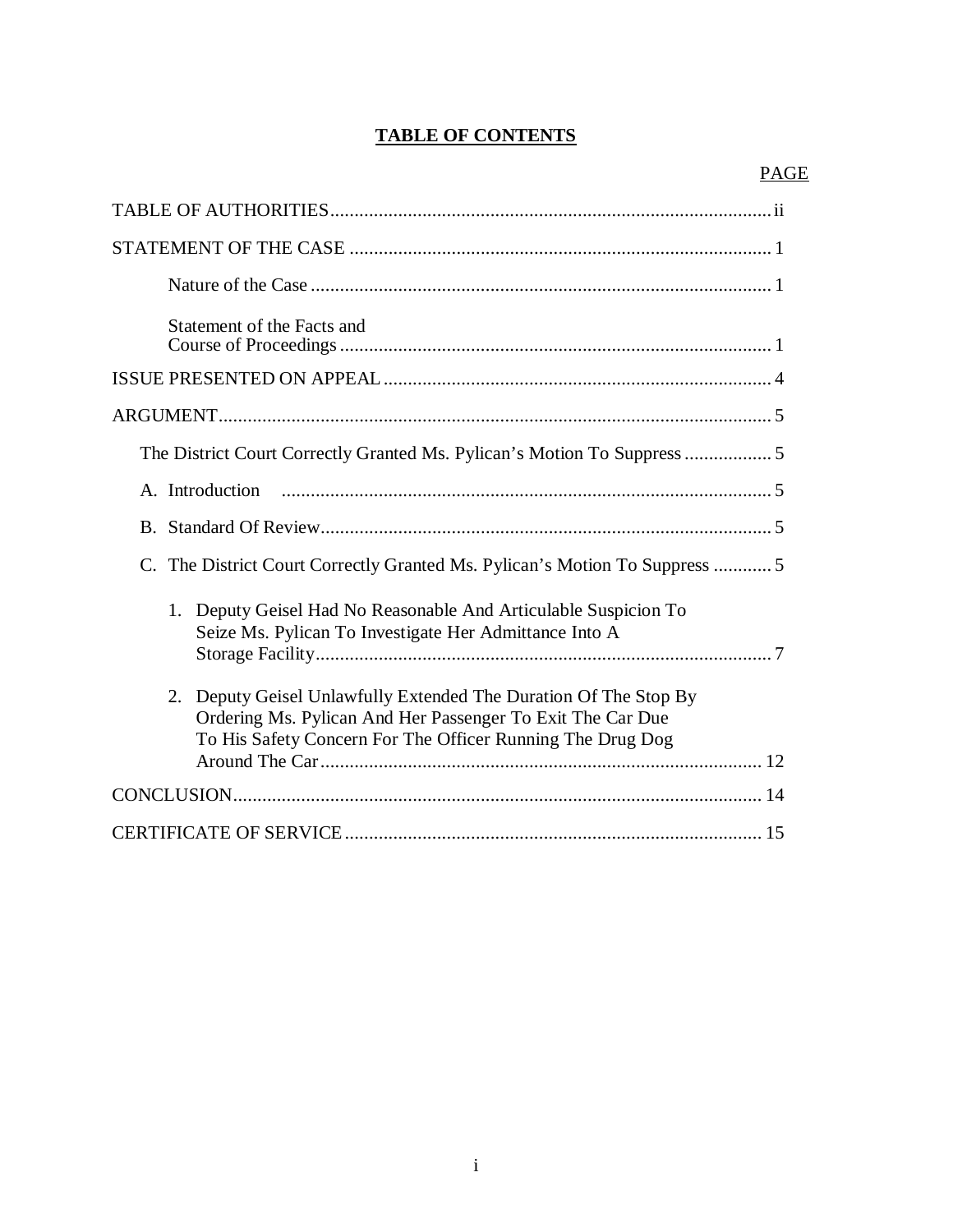# **TABLE OF AUTHORITIES**

# Cases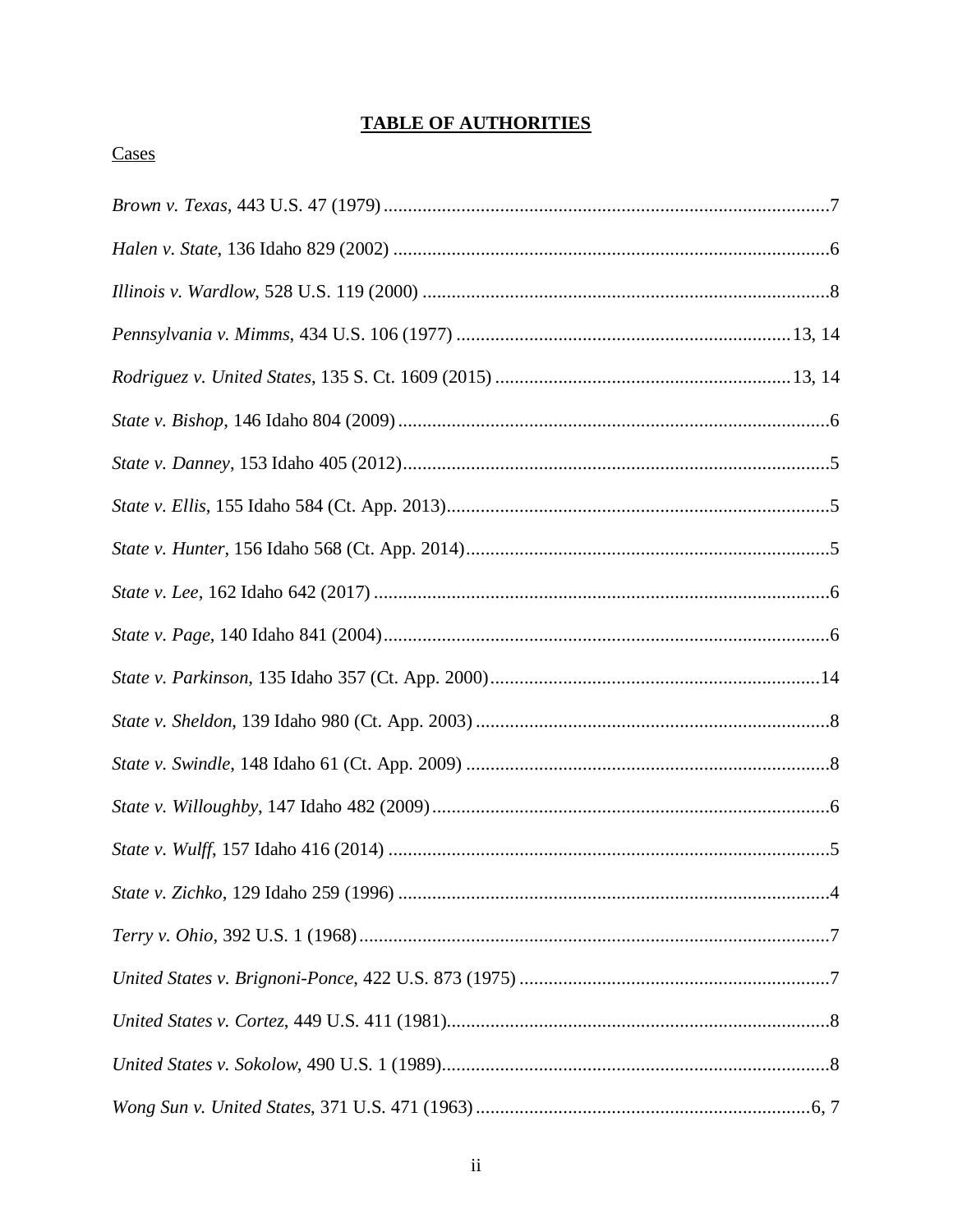# **Constitutional Provisions**

|--|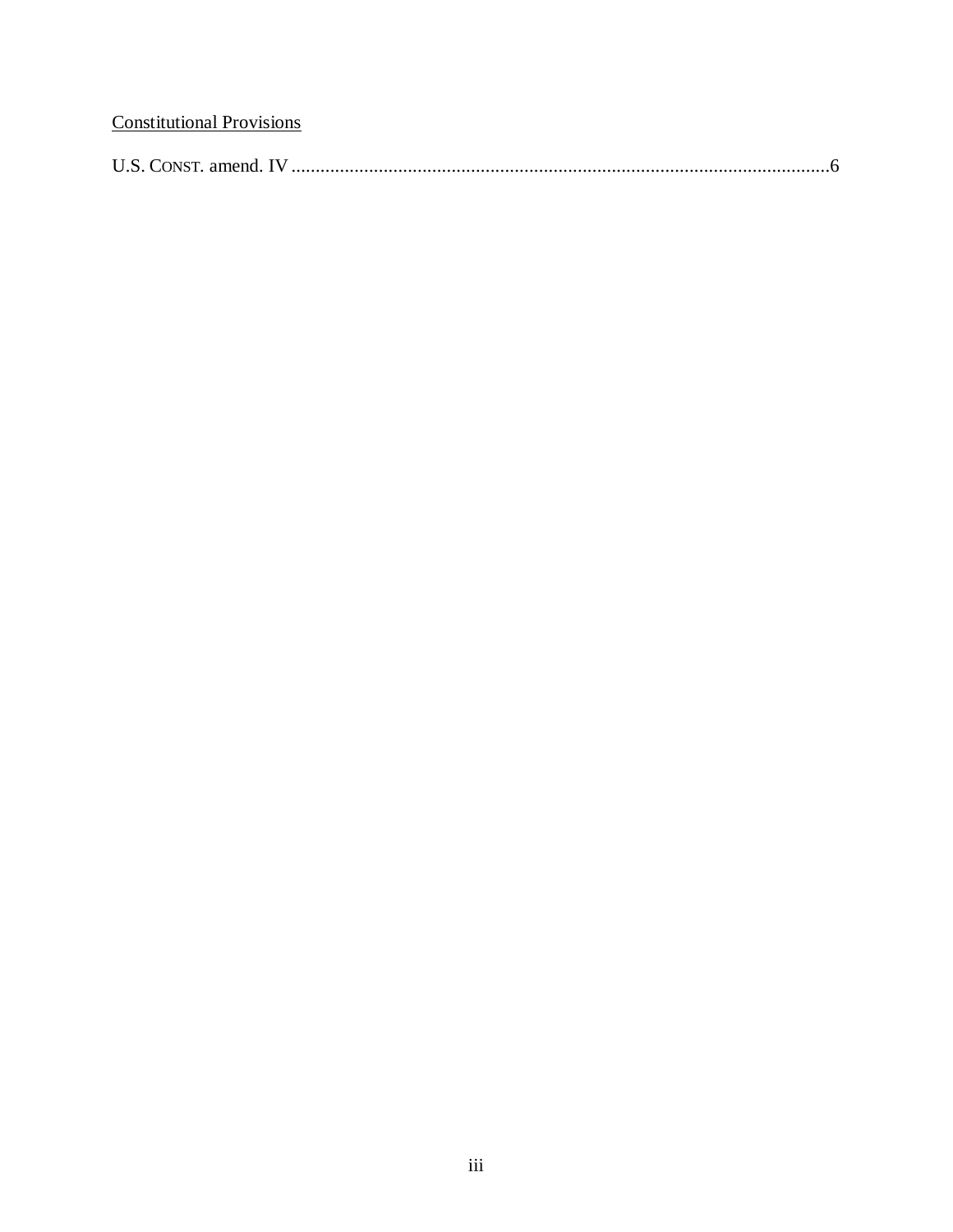#### STATEMENT OF THE CASE

#### Nature of the Case

Jennie Pylican asserts that the State has failed to demonstrate error in the district court's order granting her motion to suppress. The district court suppressed evidence found after Ms. Pylican was unlawfully seized and her personal property and car searched, absent reasonable and articulable suspicion of criminal wrongdoing.

#### Statement of the Facts and Course of Proceedings

At 12 o'clock in the evening, Deputy Geisel observed a car registered to Jennie Pylican entering a business containing storage units. (3/21/18 Tr., p.36, Ls.20-25.) She entered through the front gate. (3/21/18 Tr., p.36, Ls.22-25.) Deputy Geisel believed that the storage facility had closed for the evening, as the hours posted on the gate indicated the business closed at 10:00 p.m. (3/22/18 Tr., p.9, Ls.1-11.) After he saw Ms. Pylican's car go into the facility through the gate, he heard from another officer that there was another vehicle inside the storage facility with Ms. Pylican's car. (3/21/18 Tr., p.38, L.25 – p.39, L.8.) Although Ms. Pylican's car appeared to legitimately gain admittance to the facility by means of the entryway gate, Deputy Geisel became suspicious that Ms. Pylican was breaking into storage units or "doing other type of activity that's obviously not conducive to the safe neighborhood." (3/21/18 Tr., p.39, Ls.12-20.)

Once Ms. Pylican's car left the facility, Officer Geisel waited until she committed a traffic violation before he stopped her to investigate what he suspected might be a theft. (3/22/18 Tr., p.17, Ls.14-15.) He pulled the car over inside the driveway of an apartment complex. (3/21/18 Tr., p.71, Ls.18-20.) He spoke with her about the reason for the stop—her failure to signal her turn—and the reason why she was in the storage facility after hours. (State's Exhibit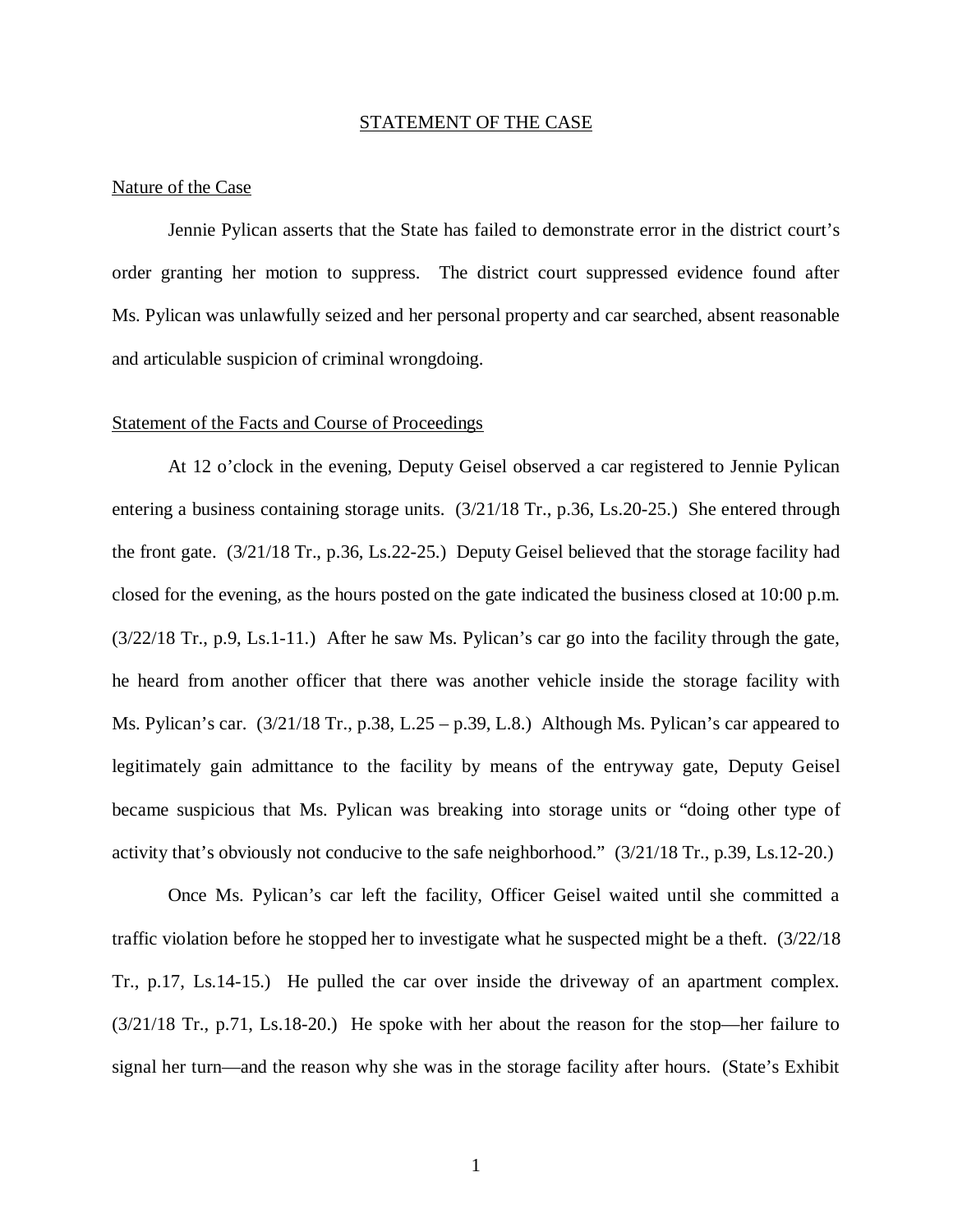2, 0:44-1:19.) After obtaining Ms. Pylican and her passenger's information, he told her he would take just a few minutes and then he would "cut you guys loose." (State's Exhibit 2, 1:20-3:33.) Then he noticed the drug dog had arrived. (State's Exhibit 2, 3:35.) After conferring with the dog officer and confirming that he should "just get them out now," he asked both Ms. Pylican and her passenger to get out of the car so he could run the dog around it. (State's Exhibit 2, 3:40-4:07.) Deputy Geisel explained that the reason he had Ms. Pylican and her passenger get out of the car was for everyone's safety related to the dog sniff. (State's Exhibit 2, 3:45-3:52.) Over the next few minutes, he watched while the other officer conducted the drug dog sniff, before beginning to call the information in to dispatch.  $(3/21/18$  Tr., p.79, L.21 – p.80, L.22; 3/22/18 Tr., p.27, Ls.10-23; State's Exhibit 2, 4:19-5:48.)

After the dog alerted, the officers searched Ms. Pylican's car and her purse. (State's Exhibit 2, 6:40-29:08;  $3/21/18$  Tr., p.6, Ls.14-19.) The officers located drug paraphernalia and methamphetamine residue. (State's Exhibit 2, 23:20-23:25.) Based on these facts, Ms. Pylican was charged by Information with one count of possession of methamphetamine and one count of misdemeanor possession of drug paraphernalia. (R., pp.19-20.)

Ms. Pylican moved to suppress the evidence obtained during and after the search of the vehicle. (R., p.26.) Ms. Pylican filed a brief in support of her motion, arguing that her car and her bag were searched in violation of her rights under the Fourth and Fourteenth Amendments of the United States Constitution, and Article I, Section 17 of the Idaho Constitution, as she was unlawfully seized, and the evidence gathered against her should be suppressed as fruits of the unlawful seizure and subsequent search.<sup>[1](#page-6-0)</sup>  $(R., pp.26-38, 44-46.)$ 

<span id="page-6-0"></span><sup>&</sup>lt;sup>1</sup> Although the attorney who presented and argued Ms. Pylican's suppression motion asserted that the State had violated both her Fourth and Fourteenth Amendment rights and her rights under Article I § 17 of the Idaho Constitution, no specific argument was made asserting the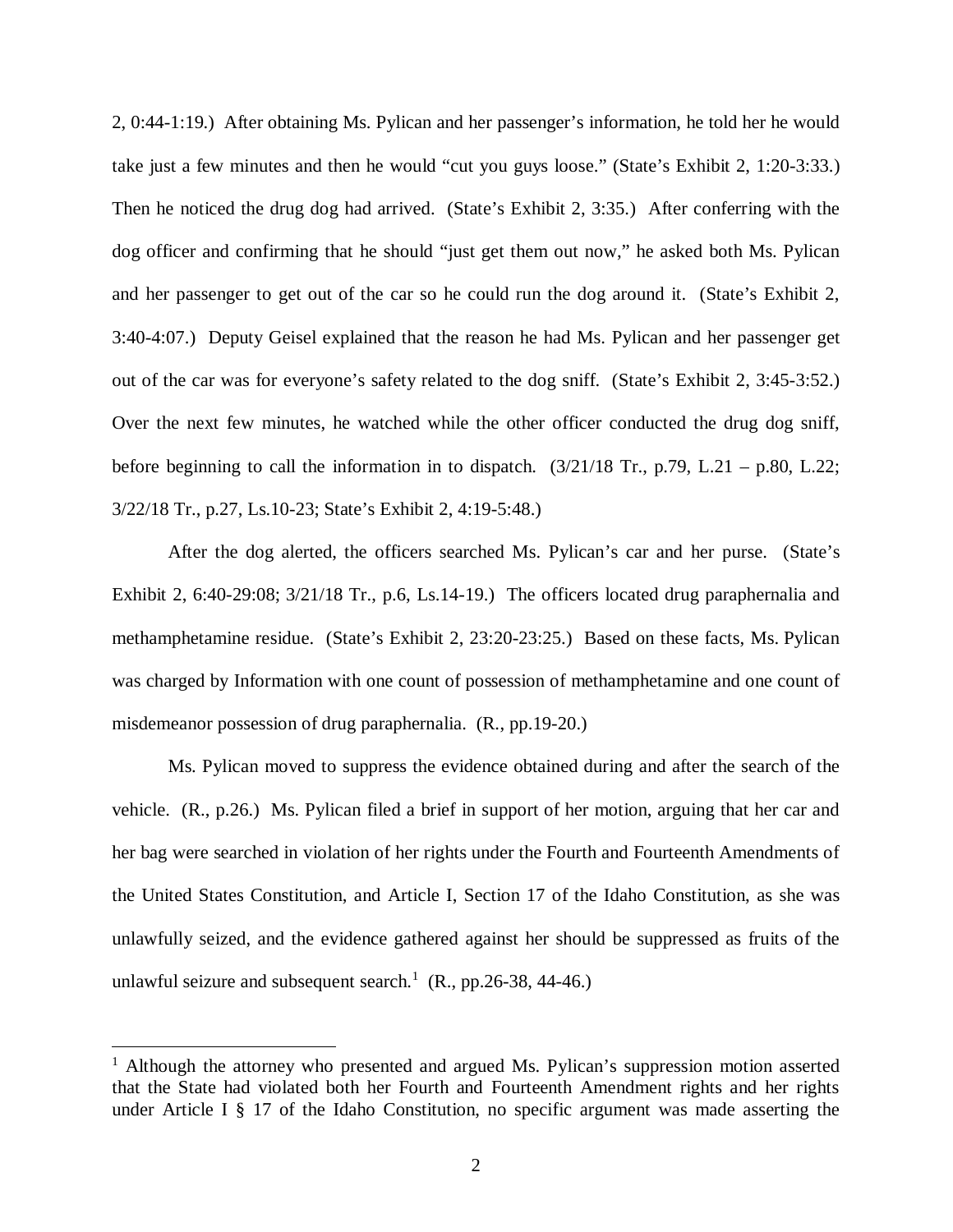The State opposed the motion. (R., pp.40-43.)

The district court held a hearing on the motion to suppress. The State stipulated that Ms. Pylican was seized and a warrantless search was conducted in a place which Ms. Pylican had a protected privacy interest—her car and her bag. (3/21/18 Tr., p.6, Ls.1-18.) At the suppression hearing, Deputy Geisel testified regarding the circumstances surrounding the seizure, search of the car and bag, and arrest of Ms. Pylican. (*See generally*, 3/21/18 Tr.)

After the hearing, the district court took the matter under advisement. (3/21/18 Tr., p.95, L.7 – p.96, L.1.) The next day, the district court held a continued pre-trial conference in which it orally granted the motion to suppress, finding that Ms. Pylican's seizure was justified to investigate the traffic infraction but that she was unlawfully seized and searched absent reasonable and articulable suspicion of criminal wrongdoing when the purpose of the investigation changed from traffic stop to an investigation for theft relating to her presence in the storage facility after hours.  $(3/22/18 \text{ Tr}$ , p.18, L.18 – p.19, L.17; R., pp.71-75.) In granting the motion to suppress, the district court made detailed findings of fact as to what the officer knew at the time he seized Ms. Pylican, and ultimately concluded that Deputy Geisel delayed the purpose of the traffic stop to investigate another potential crime absent reasonable articulable suspicion to justify the second seizure.  $(3/22/18$  Tr., p.8, L.15 – p.19, L.17.) Alternatively, the court held that the officer's exit order given for safety purposes for the dog sniff, unlawfully extended the duration of the traffic stop.<sup>[2](#page-7-0)</sup> (3/22/18 Tr., p.27, L.4 – p.28, L.8.) The State appealed. (R., pp.77-80.)

Idaho Constitution. (R., pp.26-38; *see* 3/21/18 Tr.) Therefore, Ms. Pylican will rely upon Fourth Amendment jurisprudence in this appeal.

<span id="page-7-0"></span><sup>&</sup>lt;sup>2</sup> The district court also analyzed and rejected the State's contention that the doctrine of inevitable discovery—that the existence of the passenger's warrant would have served as an independent objectively reasonable basis for the officer to detain them, had he known about it.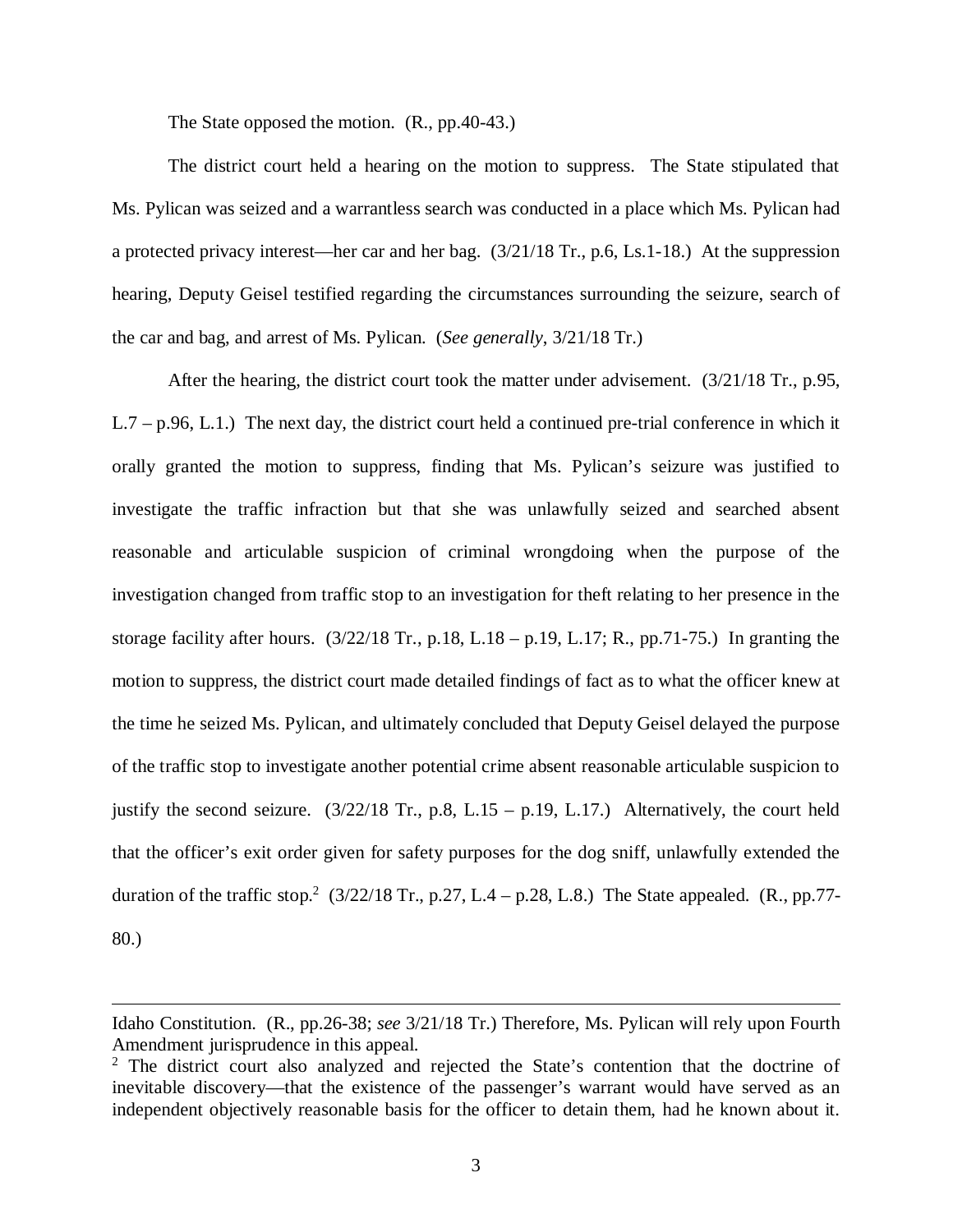## ISSUE

Did the district court err when it granted Ms. Pylican's motion to suppress?

 $(3/22/18$  Tr., p.30, L.2 - p.32, L.19.) However, the State has abandoned this argument on appeal. *See State v. Zichko*, 129 Idaho 259, 263 (1996) (holding a party waives an issue cited on appeal if either authority or argument is lacking).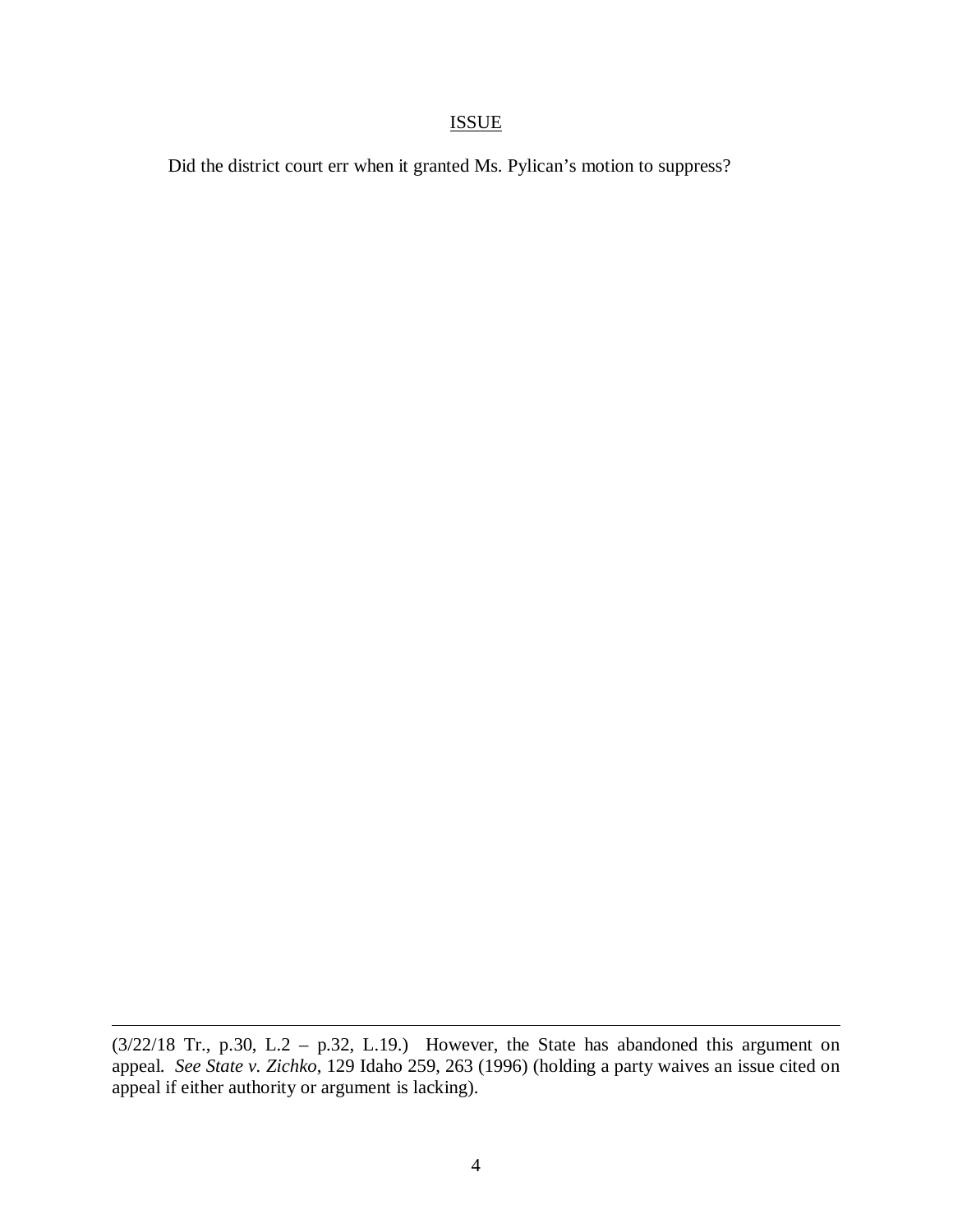#### ARGUMENT

### The District Court Correctly Granted Ms. Pylican's Motion To Suppress

### A. Introduction

 Ms. Pylican moved the district court to suppress the evidence seized in violation of her constitutional rights. In granting the motion to suppress, the district court carefully set forth the facts known to the officer to determine whether he had reasonable articulable suspicion of other criminal wrongdoing to extend the duration of the stop beyond that necessary to investigate the traffic violation. The district court correctly concluded that he did not, and granted the motion to suppress. This Court should affirm the order granting Ms. Pylican's motion to suppress.

### B. Standard Of Review

This Court uses a bifurcated standard to review a district court's order on a motion to suppress. *State v. Danney*, 153 Idaho 405, 408 (2012); *see also State v. Hunter*, 156 Idaho 568, 571 (Ct. App. 2014) (same). This Court will accept the trial court's findings of fact "unless they are clearly erroneous." *State v. Wulff*, 157 Idaho 416, 418 (2014). "At a suppression hearing, the power to assess the credibility of witnesses, resolve factual conflicts, weigh evidence, and draw factual inferences is vested in the trial court." *State v. Ellis*, 155 Idaho 584, 587 (Ct. App. 2013). This Court exercises free review of "the trial court's application of constitutional principles to the facts found." *Danney*, 153 Idaho at 408.

### C. The District Court Correctly Granted Ms. Pylican's Motion To Suppress

The State has not challenged any of the district court's factual findings in this appeal. As such, the question for this Court is whether, in light of the facts found by the district court, the district court erred in granting Ms. Pylican's motion to suppress. Ms. Pylican submits that the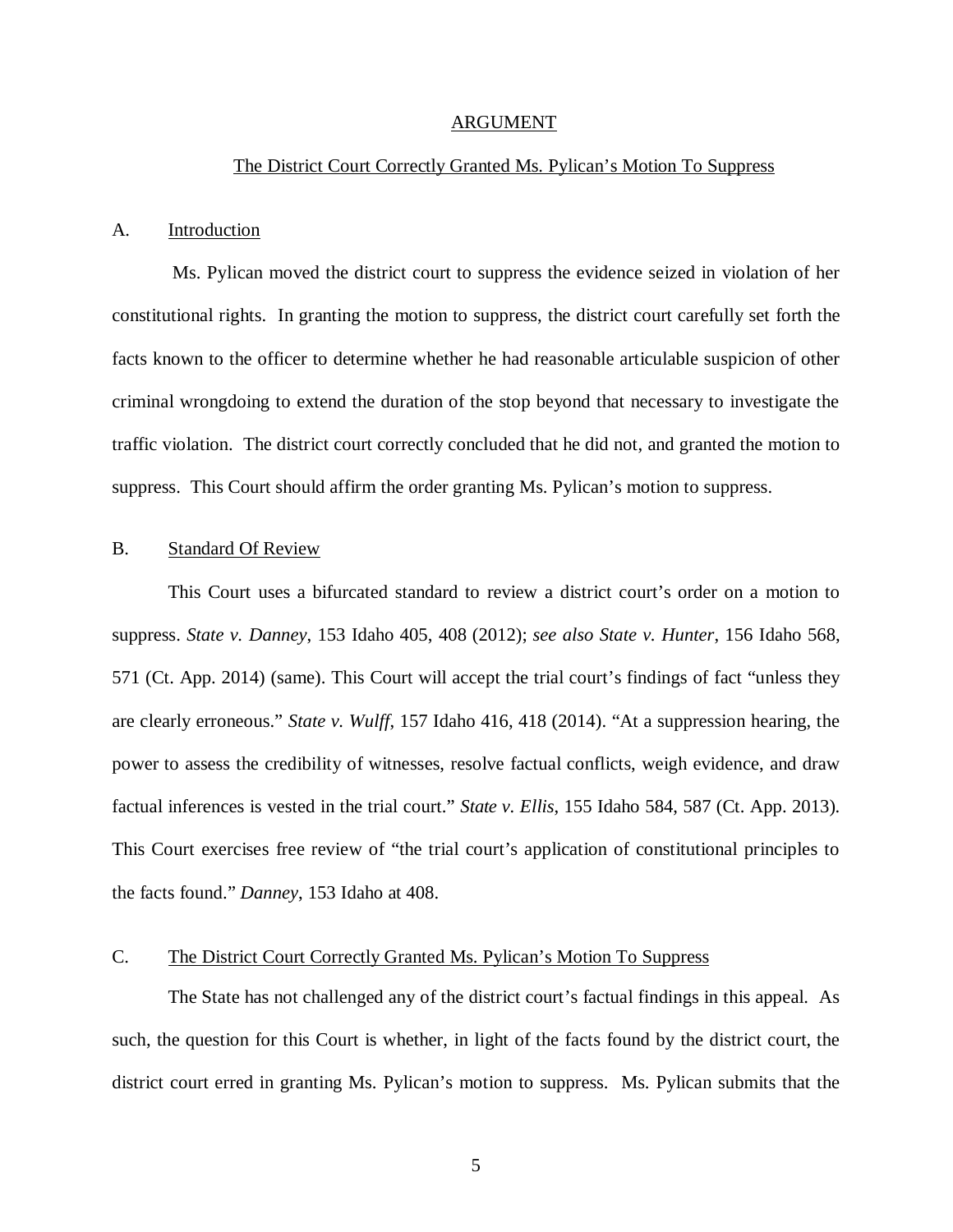district court's ruling granting her motion to suppress was amply supported both by the evidence and by governing case law, and that this Court should therefore affirm the district court.

The Fourth Amendment of the United States Constitution secures to the people the right to be free from unreasonable searches and seizures. *State v. Willoughby*, 147 Idaho 482, 486 (2009). It guarantees, "[t]he right of the people to be secure in their persons, houses, papers, and effects, against unreasonable searches and seizures, shall not be violated . . . ." U.S. CONST. amend. IV. "Evidence obtained in violation of the Fourth Amendment is subject to the exclusionary rule, which requires unlawfully seized evidence to be excluded." *State v. Lee*, 162 Idaho 642, 647 (2017) (citing *Wong Sun v. United States*, 371 U.S. 471, 484–85 (1963); *State v. Page*, 140 Idaho 841, 846 (2004)). "Searches conducted without a warrant are considered *per se* unreasonable unless they fall into one of the specifically established and well-delineated exceptions to this general rule." *Id.* (quotation marks omitted) (quoting *State v. Bishop*, 146 Idaho 804, 815 (2009)). The State bears the burden to show the warrantless search falls within a well-recognized exception to the Fourth Amendment's warrant requirement. *Halen v. State*, 136 Idaho 829, 833 (2002).

 "When a defendant moves to exclude evidence on the grounds that it was obtained in violation of the Fourth Amendment, the government carries the burden of proving that the search or seizure in question was reasonable." *Bishop*, 146 Idaho at 811. In addition, even brief detentions of individuals must meet the Fourth Amendment's requirement of reasonableness. *Id*. This means that the detention must be both justified at its inception and reasonably related in scope to the circumstances that originally justified the interference in the first place. *Id*.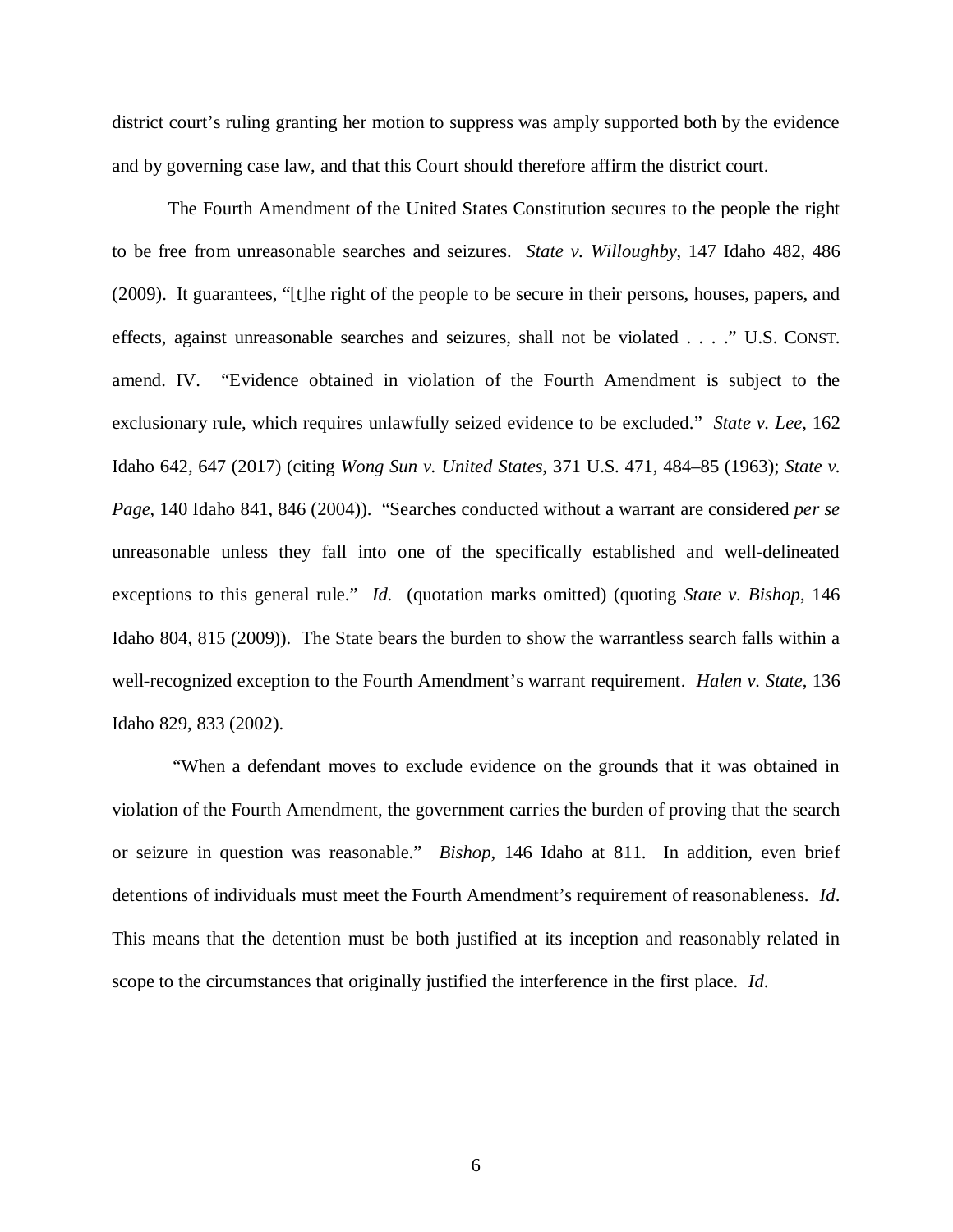When the discovery of the evidence to be used against a defendant was the product of his illegal seizure, it is rightfully suppressed as "fruit of the poisonous tree." *See Wong Sun v. United States*, 371 U.S. 471, 478-488 (1963).

## 1. Deputy Geisel Had No Reasonable And Articulable Suspicion To Seize Ms. Pylican To Investigate Her Admittance Into A Storage Facility

In this case, Deputy Geisel seized Ms. Pylican pursuant to a valid traffic stop. However, he expanded his investigation of the traffic infraction in order to determine whether she was engaged in criminal wrongdoing surrounding her admittance to the storage facility. Although Ms. Pylican was observed gaining admittance into a storage facility after Deputy Geisel believed the facility had closed for the evening, such did not give rise to reasonable and articulable suspicion of criminal conduct. At most, Deputy Geisel had an unsubstantiated hunch.

The touchstone of Fourth Amendment analysis is always "the reasonableness in all the circumstances of the particular governmental invasion of a citizen's personal security." *Terry v. Ohio*, 392 U.S. 1, 19 (1968). Reasonableness hinges on "on a balance between the public interest and the individual's right to personal security free from arbitrary interference by law officers." *United States v. Brignoni-Ponce*, 422 U.S. 873, 878 (1975).

The United States Supreme Court has stated that a seizure under the Fourth Amendment "must be based on specific, objective facts indicating that society's legitimate interests require the seizure *of the particular individual*, or that seizure must be carried out pursuant to a plan embodying explicit, neutral limitations on the conduct of individual officers." *Brown v. Texas*, 443 U.S. 47, 51 (1979) (emphasis added). The *Brown* Court went on to note "we have required the officers to have a reasonable suspicion, based on objective facts, that the individual is involved in criminal activity." *Id.* Reasonable suspicion must be based on specific, articulable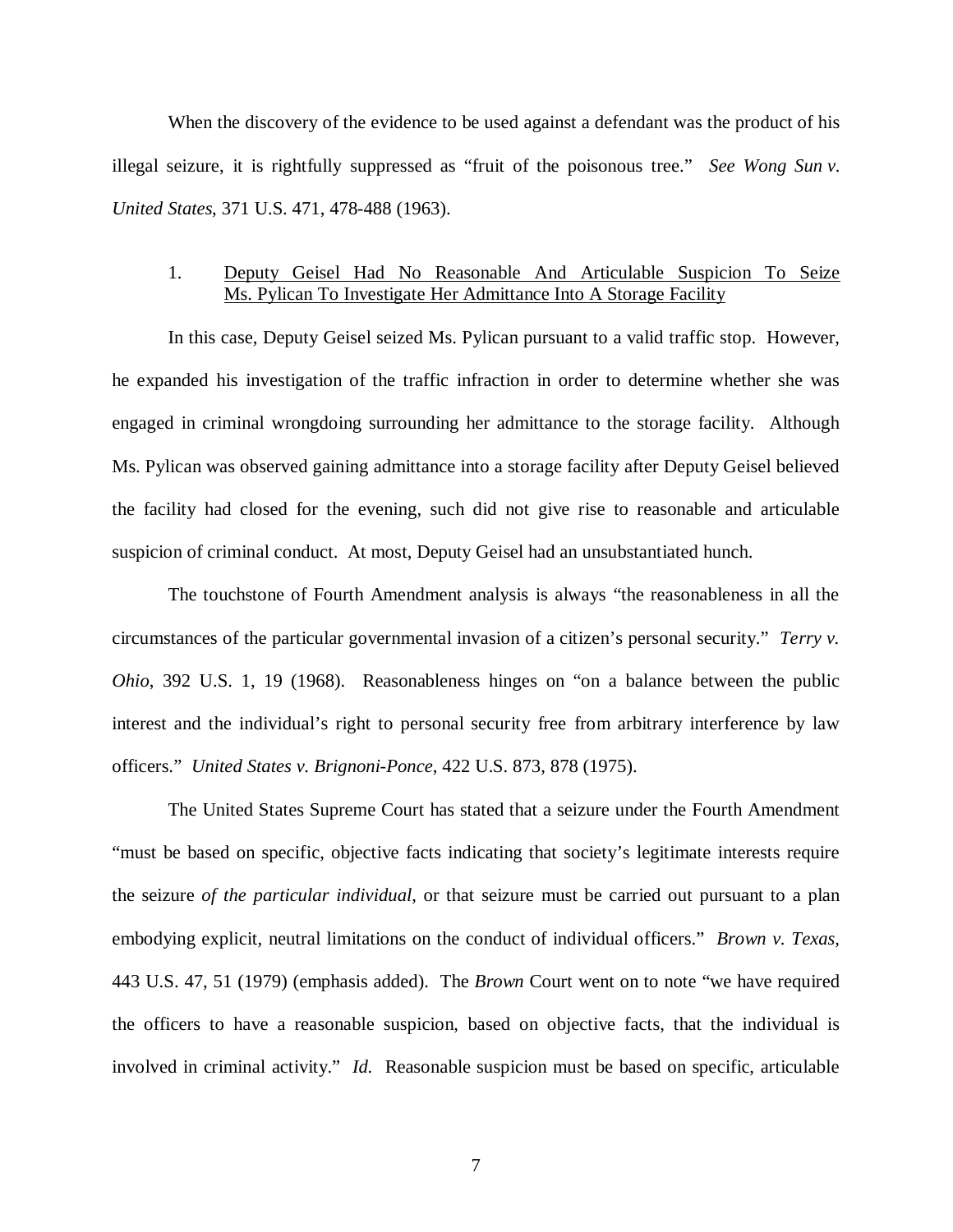facts considered with objective and reasonable inferences that form a basis for particularized suspicion. *State v. Sheldon*, 139 Idaho 980, 983-84 (Ct. App. 2003). Particularized suspicion consists of two elements: (1) the determination must be based on a totality of the circumstances, and (2) the determination must yield a particularized suspicion that the particular individual being stopped is engaged in wrongdoing. *United States v. Cortez*, 449 U.S. 411, 418 (1981). "An officer may draw reasonable inferences from the facts in his or her possession, and those inferences may be drawn from the officer's experience and law enforcement training." *State v. Swindle*, 148 Idaho 61, 64 (Ct. App. 2009). However, the officer "must be able to articulate more than an 'inchoate and unparticularized suspicion' or 'hunch' of criminal activity." *Illinois v. Wardlow*, 528 U.S. 119, 123-124 (2000) (quoting *United States v. Sokolow*, 490 U.S. 1, 7 (1989)).

The State contends that Deputy Geisel had reasonable articulable suspicion to investigate Ms. Pylican's presence at the storage facility. (Appellant's Brief, pp.1-8.) However, in arguing that Deputy Geisel has reasonable articulable suspicion that Ms. Pylican was in the process of committing a crime, the State relied on information the deputy learned only in his conversation with her—a conversation the district court found unlawfully extended the duration of the stop. (Appellant's Brief, pp.6-8.) The district court concluded that the few questions Deputy Geisel put to Ms. Pylican regarding her activities at the storage facilities unlawfully delayed the purpose of the traffic stop.  $(3/22/18 \text{ Tr}, p.17, L.16 - p.19, L.14.)$  Further, the State's assertion that the two vehicles were inside the business "when even a customer of the facility should not have been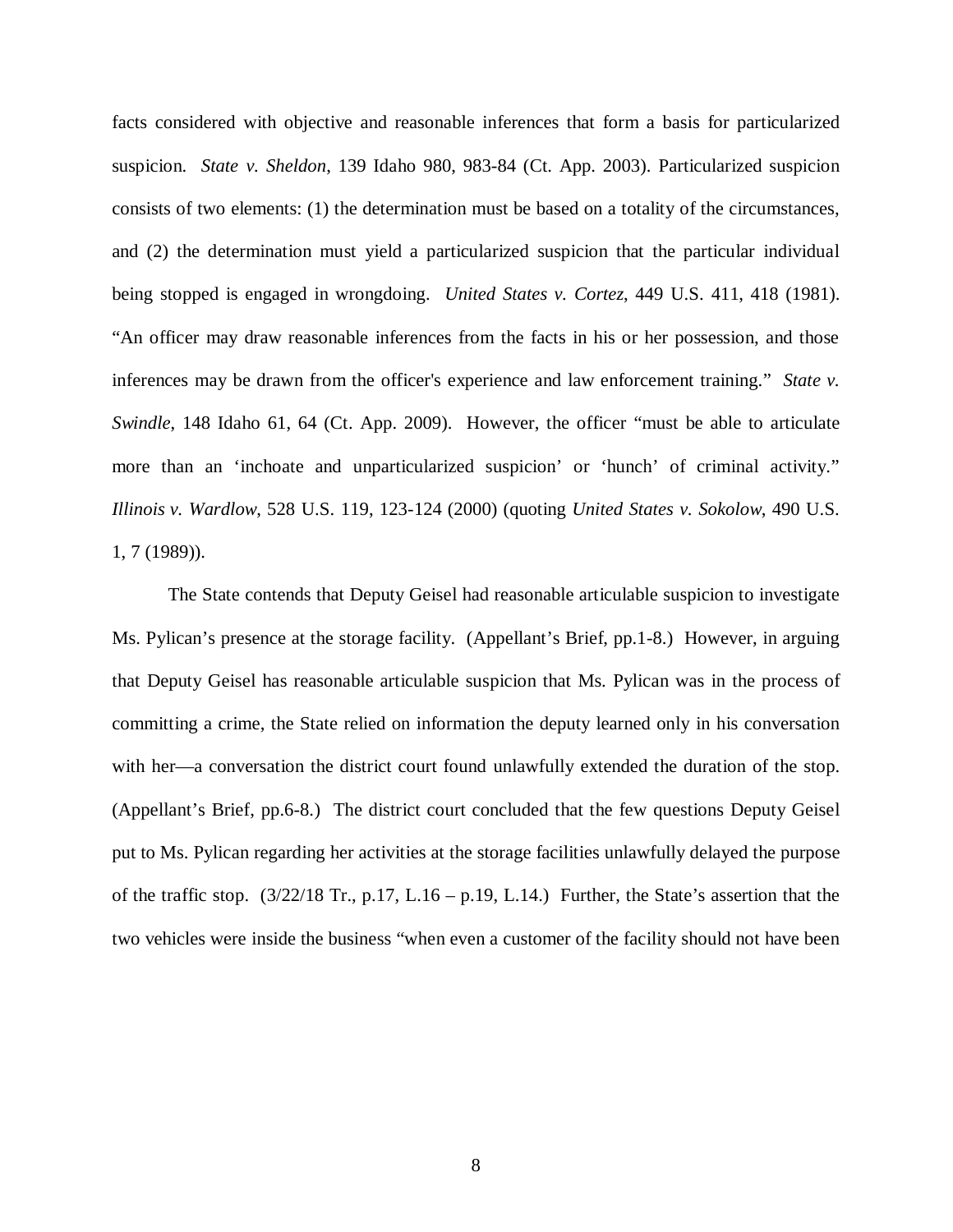able to get access through the gate," is a conclusion contrary to the district court's findings of

fact.<sup>[3](#page-13-0)</sup> (Appellant's Brief, p.7.)

At the continued pre-trial conference, the district court made the following findings of

fact:

The initial question then, as the State argues and as Deputy Geisel articulated, absent probable cause for the traffic violation, does Deputy Geisel have a reasonable articulable suspicion that Ms. Pylican has been engaging in some wrongdoing that would justify him stopping her vehicle absent a traffic infraction. I conclude there is not. This is two hours after this storage facility is closed. And that is essentially all that Deputy Geisel knows. He knows that Ms. Pylican has accessed this facility apparently using the gate. There's no indication that she broke into the facility or hopped over the fence or jimmied [the] gate in order to get it to work. What he knows is that she is entering the facility after its normally posted business hours.

The State has proffered no argument that the mere act of doing so would be a violation of the law. Nonetheless, I have considered that. There is, of course, a statute that prohibits people from trespassing on property. Generally that involves a question about permission by the owner. There is a similar county code that involves or prohibits people from remaining on property after that property has closed without permission from the owner.

In the case of a storage facility where renters are given means by which to access the facility even in the absence of the owners or the owner's agent, I cannot conclude that Deputy Geisel's suspicion that this vehicle was able to access the facility after the normal operating hours was a reasonable basis to conclude that that person would be committing a crime even if it were a crime to remain on a private place without the owner's permission.

Deputy Geisel reached that suspicion because he had, as I indicated before, at least one, perhaps more than one person tell him that they were renters in this facility and their codes didn't work after 10:00. Those people, of course, could certainly have been lying to Deputy Geisel to explain why they were trying to access a facility they had no business to access after it was closed.

<span id="page-13-0"></span> $3$  In fact, the district court did not find reliable the information Deputy Geisel used to formulate his belief that customers of the business could not access the gates after hours. Deputy Geisel testified that he had conversations with individuals he encountered trying to gain entry and they told him they were renters and their codes did not work after hours. (3/22/18 Tr., p.9, Ls.17-25; p.13, Ls.11-19.) The district court also noted that Deputy Geisel had never contacted the owners or managers of the storage facility to determine if people are eligible to be in the facility after hours. (3/22/18 Tr., p.13, Ls.20-25.)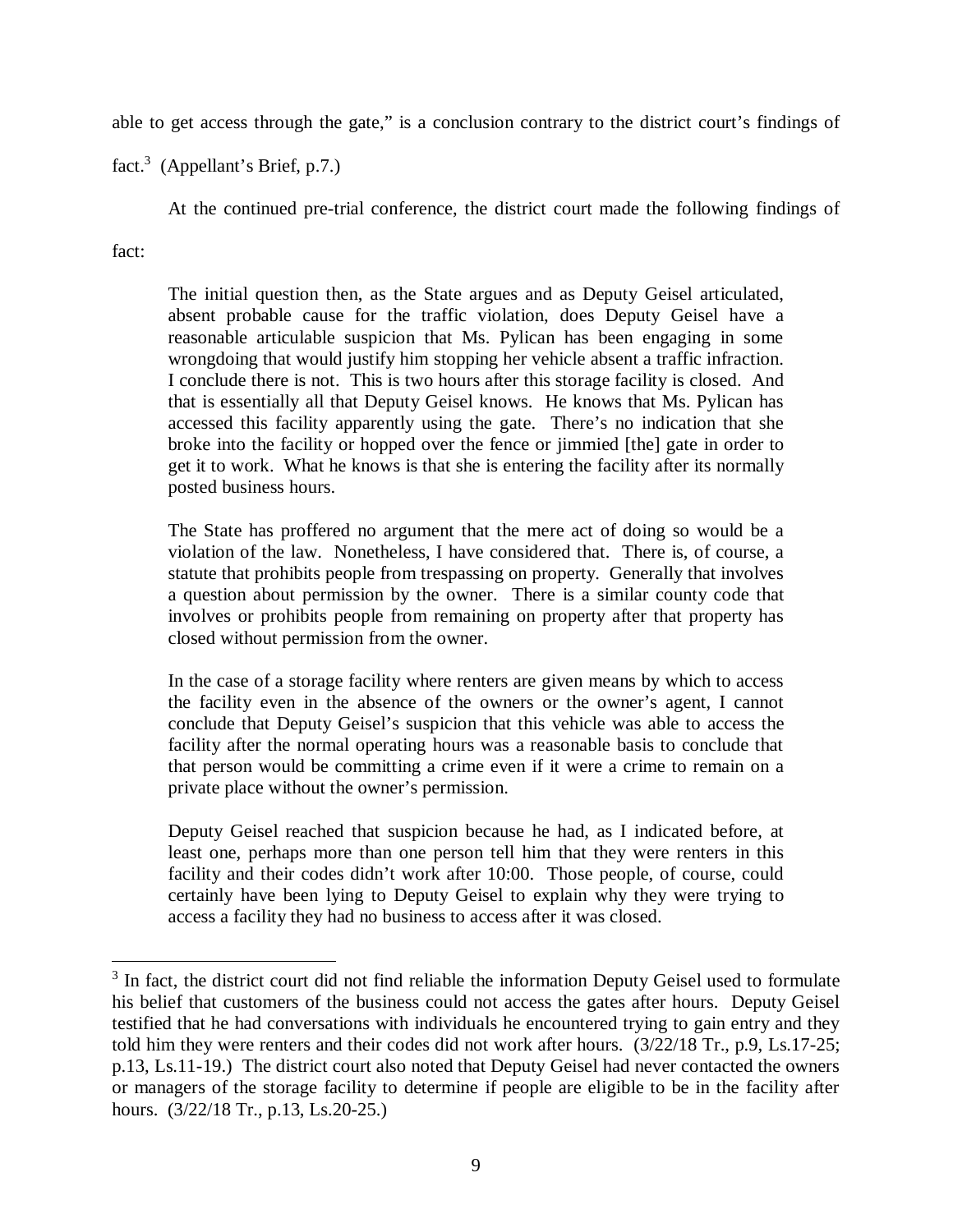Deputy Geisel has had no contact with anyone associated with the facility itself. He has no independent basis to understand how this facility operates or whether its owners restrict the renters of those units to not access the facility after 10:00 o'clock.

Even if I were to conclude that it is a reasonable belief based on his contracts with these other people trying to get in after hours, even if his assumption that the business essentially shuts the key codes off at 10:00 is a reasonable one, I cannot extend his logic to reach the conclusion that the fact someone is in the facility after 10:00 o'clock necessarily means they were doing so without the permission of the owner.

### $(3/22/18$  Tr., p.11, L.24 – p.14, L.9.)

The district court concluded that Deputy Geisel was justified in seizing Ms. Pylican after he observed her committing a traffic infraction by failing to signal before a turn. (3/22/18 Tr., p.8, Ls.15-20.) The court analyzed the facts known to the officer at the time he began investigating Ms. Pylican's actions at the storage facility after hours and concluded that the State had not met its burden to show that the continued seizure of Ms. Pylican was reasonable. The district court held Deputy Geisel did not have reasonable articulable suspicion to detain Ms. Pylican to investigate her presence in the storage facility after hours. (3/22/18 Tr., p.8, L.21 – p.12, L.6.) Deputy Geisel stopped Ms. Pylican's vehicle to investigate what he suspected was a burglary where he observed Ms. Pylican's car enter a business two hours after that business had closed. (3/22/18 Tr., p.12, Ls.5-8.) The court analyzed the facts known to Deputy Geisel, and concluded that he had no additional information, other than she apparently accessed the facility using the gate; there was no indication that she broke into the facility or hopped over the fence or jimmied the gate in order to get in. (3/22/18 Tr., p.12, Ls.8-15.) The district court considered whether the mere act of entering the facility after its normally posted business hours would be a violation of a law such as trespassing or remaining on a closed property without permission. (3/22/18 Tr., p.12, Ls.13-25.) However, the district court concluded that in the case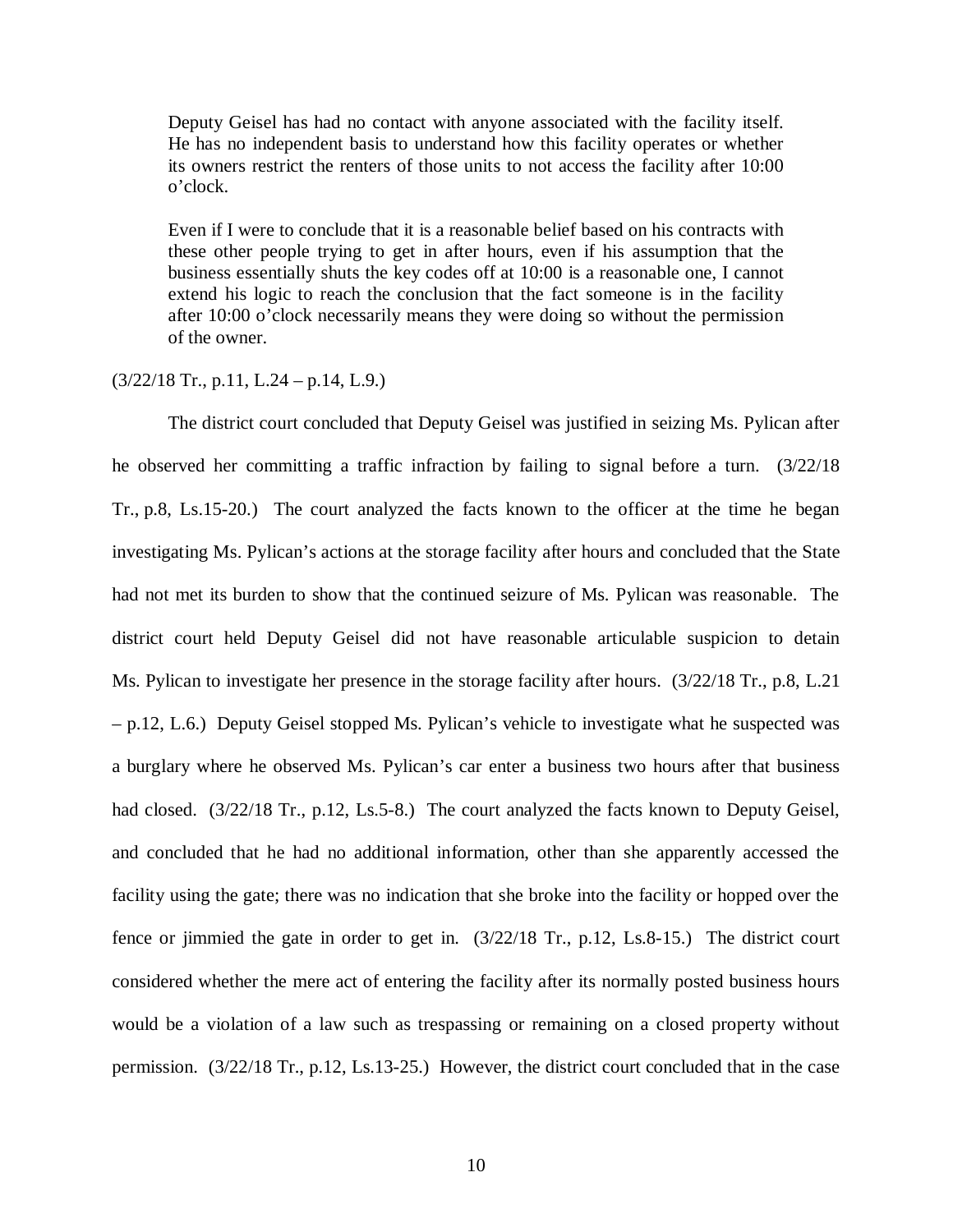of a storage facility whereby renters are provided means by which to access the facility even in the absence of owners or an agent, Deputy Geisel's suspicions were unsubstantiated as he had never made contact with the owners or managers to determine if people are eligible to be in the facility after hours. (3/22/18 Tr., p.13, Ls.1-25.)

The district court evaluated the requirement that a reasonable suspicion must be a particularized one, considering: (1) the assessment must be based on the totality of the circumstances; and (2) the assessment must yield a particularized suspicion that the particular individual being stopped is engaged in wrongdoing. (3/22/18 Tr., p.15, Ls.12-18.) The district court concluded that Deputy Geisel did not have a reasonable suspicion that the individuals inside the closed storage facility were engaged in some kind of theft, where there was no indication that they broke into the facility or any storage units. (3/22/18 Tr., p.16, Ls.2-11.) The court concluded that the officer only saw two vehicles parked, people get into the vehicles, and the vehicles drive away, which is an insufficient basis to form a reasonable suspicion that the individuals are engaged in theft.<sup>[4](#page-15-0)</sup>  $(3/22/18$  Tr., p.16, Ls.11-15.)

The district court analyzed the information Deputy Geisel had within the requirement that reasonable suspicion be particularized and found that Deputy Geisel's suspicion here appeared to be wrongdoing consisting of theft, in addition to his general statement that he believed they were engaged in "other types of activities that are not conductive to the safety of the neighborhood." (3/22/18 Tr., p.15, Ls.7-24.) The district court found that, "the mere fact that these vehicles are in a storage unit after the storage unit has been closed for business – is [not] a sufficient basis

<span id="page-15-0"></span><sup>&</sup>lt;sup>4</sup> Although the court considered Deputy Geisel's testimony that he saw Ms. Pylican in an area of the county which has an unusually high number of calls related to thefts, he clarified that those were vehicle burglaries and residential thefts.  $(3/22/18)$  Tr., p.10, Ls.10-16.) Thus, this information would not support his suspicion regarding this commercial business. (3/22/18 Tr., p.10, Ls.16-17.)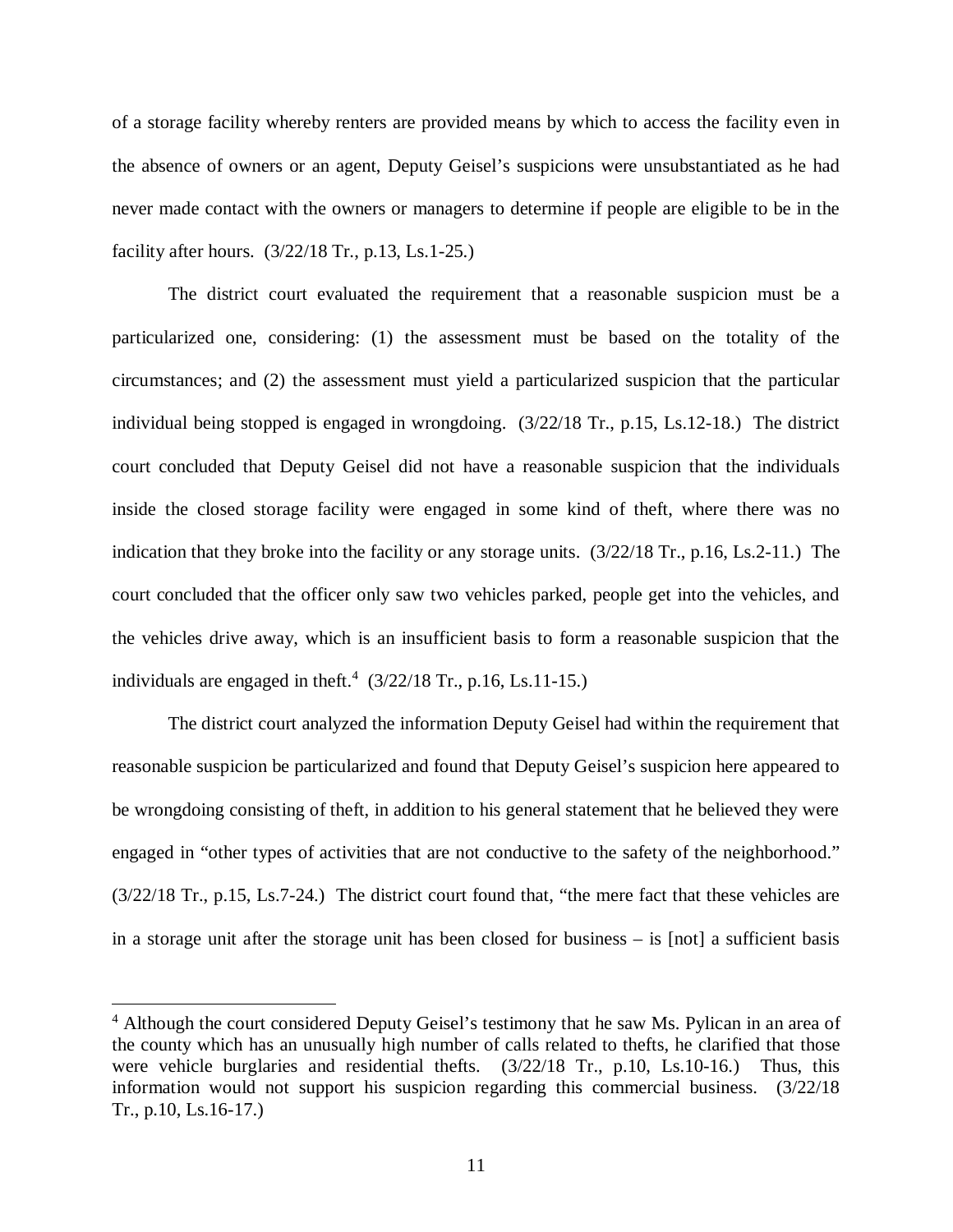from which the officer could draw a reasonable suspicion that the individuals inside were engaged in some act of theft." (3/22/18 Tr., p.16, Ls.2-7.)

The State has failed to show the district court erred in concluding that Deputy Geisel did not have a reasonable articulable suspicion that Ms. Pylican was engaged in criminal wrongdoing regarding her admittance to the storage facility.

## 2. Deputy Geisel Unlawfully Extended The Duration Of The Stop By Ordering Ms. Pylican And Her Passenger To Exit The Car Due To His Safety Concern For The Officer Running The Drug Dog Around The Car

Although the district court held that the stop was unlawfully extended in order to conduct an investigation unrelated to the traffic stop, the court also addressed the officer's exit order—the other constitutional violation "independent" of the first unlawful extension. (3/22/18 Tr., p.27, L.4 – p.28, L.8.) The district court found, and the State did not challenge the finding, that Officer Geisel only ordered Ms. Pylican and her passenger to exit the car in preparation for the dog sniff—to ensure the safety of the officers while the dog sniff was performed.  $(3/22/18)$ Tr., p.25, L.8 – p.27, L.3.) The district court found "that officer safety concern arose from the decision to walk the dog around the car." (3/22/18 Tr., p.24, Ls.20-22.) "When the officers in this case chose to walk the dog around the car, they created the officer safety concern that they then had." (3/22/18 Tr., p.26, Ls.17-19.) The district court determined that officer who decide to undertake an investigation for which they have no reasonable articulable suspicion of criminal conduct cannot then create a danger to themselves and then use that danger to justify extending the scope or duration of the seizure.  $(3/22/18 \text{ Tr.}, p.26, L.23 - p.27, L.3.)$ 

Thus, the district court correctly found, consistent with the holding in *Rodriguez*, that the officer unlawfully extended the scope and duration of the stop for the safety of the officers while they conducted a detour from the purpose of the stop.  $(3/22/18 \text{ Tr}, p.27, L.4 - p.28, L.8)$  The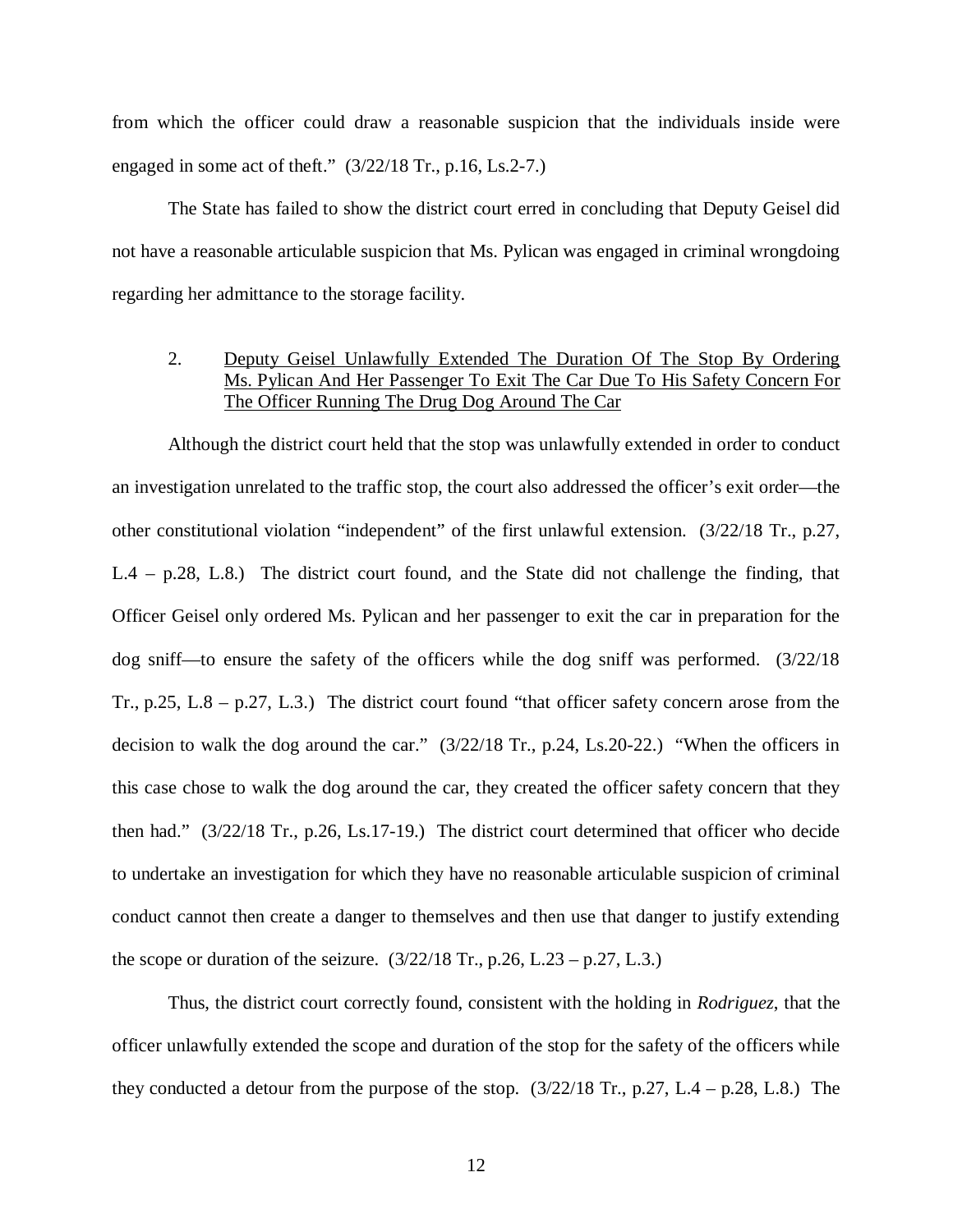court concluded that the exit command to Ms. Pylican and her passenger was an unconstitutional extension of the scope of the detention apart from its duration. (3/22/18 Tr., p.27, Ls.4-9.) Further, the court found that the exit command unlawfully extended the duration of the seizure which should have been limited to investigating the traffic offense.  $(3/22/18$  Tr., p.27, L.10 – p.28, L.8.)

In support of its argument that the officer's exit order during the traffic stop did not violate the Fourth Amendment, the State relied on the holding of *Pennsylvania v. Mimms*, 434 U.S. 106, 111 n.6 (1977) (holding that once a motor vehicle had been lawfully detained for a traffic violation, police officers could constitutionally order the driver out of the vehicle due to legitimate concerns for officer safety). (Appellant's Brief, pp.9-10.) The State asserted that the language of *Rodriguez v. United States*, 135 S. Ct. 1609, 1611 (2015) (holding that officer safety to conduct a search unrelated to the purpose of the stop was not a legitimate basis for extending the detention), did not alter the holdings of *Mimms* and its progeny. (Appellant's Brief, pp.9-11.) The State asserted that the district court erred in interpreting *Rodriguez* as limiting *Mimms*' general rule permitting an exit order during a traffic stop. (Appellant's Brief, p.10; 3/22/18 Tr., p.25, L.12 – p.26, L.19.)

In the portion of *Rodriguez* relied upon by the State, the *Rodriguez* Court was addressing the lower court's decision necessitating its grant of certiorari. *Rodriguez*, 135 S. Ct. at 1611. After noting that "a dog sniff is not fairly characterized as part of the officer's traffic mission," the Court distinguishing its holding in *Mimms*: "The officer-safety interest recognized in *Mimms,* however, stemmed from the danger to the officer associated with the traffic stop itself," and concluded:

On-scene investigation into other crimes, in contrast, detours from that [trafficcontrol] mission. So too do safety precautions taken in order to facilitate such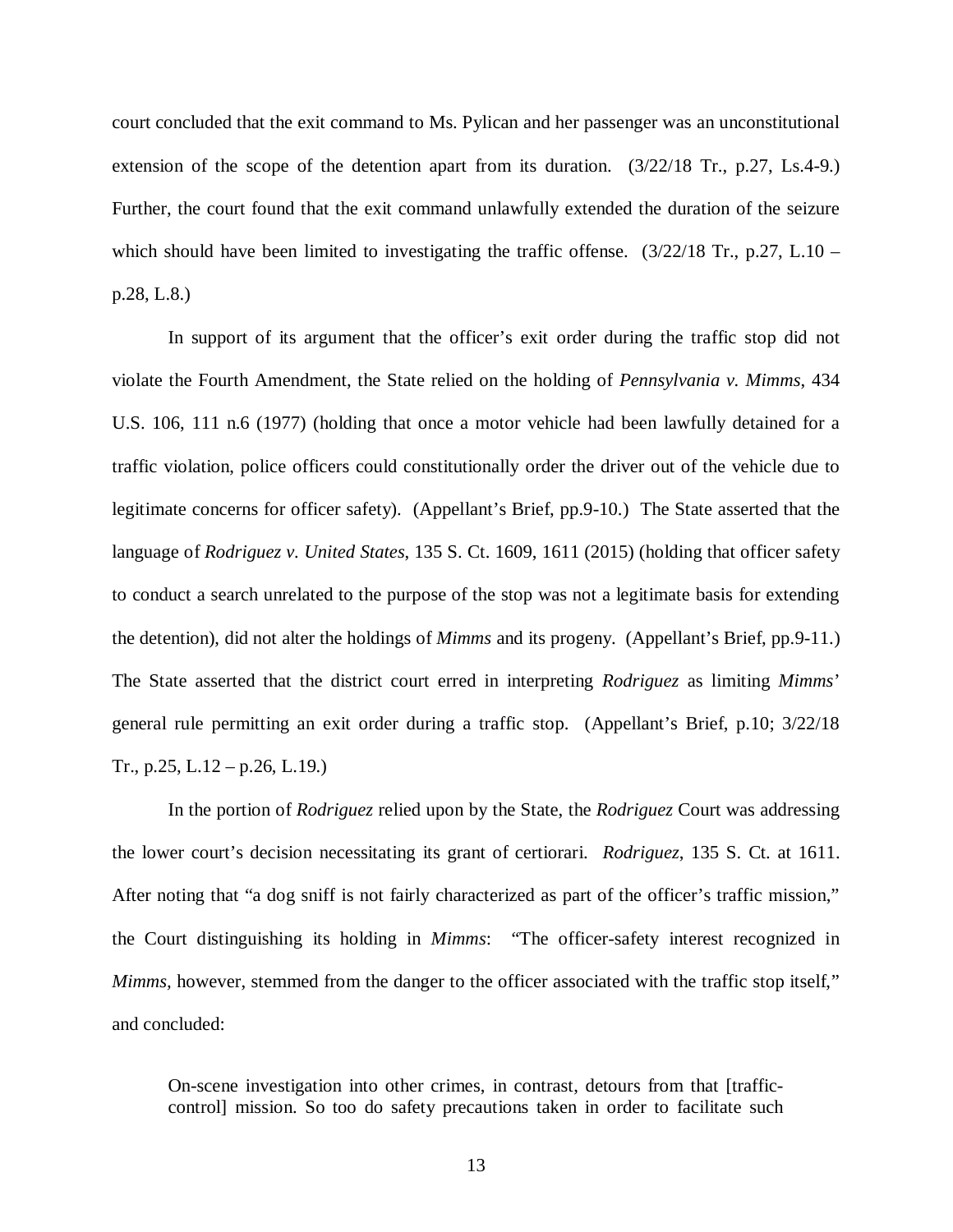detours. Thus, even assuming that the imposition here was no more intrusive than the exit order in *Mimms,* the dog sniff could not be justified on the same basis. Highway and officer safety are interests different in kind from the Government's endeavor to detect crime in general or drug trafficking in particular.

*Rodriguez*, 135 S. Ct. at 1616 (internal citations omitted). During a lawful traffic stop, the officer may instruct the driver to exit the vehicle, and this procedure is within the police officer's discretion and is not otherwise unlawful. *Mimms*, 434 U.S. at 111 n. 6; *State v. Parkinson*, 135 Idaho 357, 363 (Ct. App. 2000). However, *Mimms* was a case in which the officer routinely asked every driver to exit the vehicle during a traffic stop. *Id*. 434 U.S. at 109-110. Here, the district court found that Deputy Geisel asked Ms. Pylican and her passenger to exit the vehicle not as a routine part of a traffic stop, but for officer safety concerns pertaining only to the dog sniff. (3/21/18 Tr., p.23, L.17 – p.24, L.22.)

The district court correctly suppressed the evidence seized as the result of the unlawful detention of Ms. Pylican and the unlawful search of her bag and her car. For these reasons, Ms. Pylican respectfully requests that this Court affirm the district court's order suppressing the evidence unlawfully obtained.

### **CONCLUSION**

Ms. Pylican respectfully requests that this Court affirm the district court's Order Granting Defendant's Motion to Suppress.

DATED this 3<sup>rd</sup> day of January, 2019.

/s/ Sally J. Cooley SALLY J. COOLEY Deputy State Appellate Public Defender